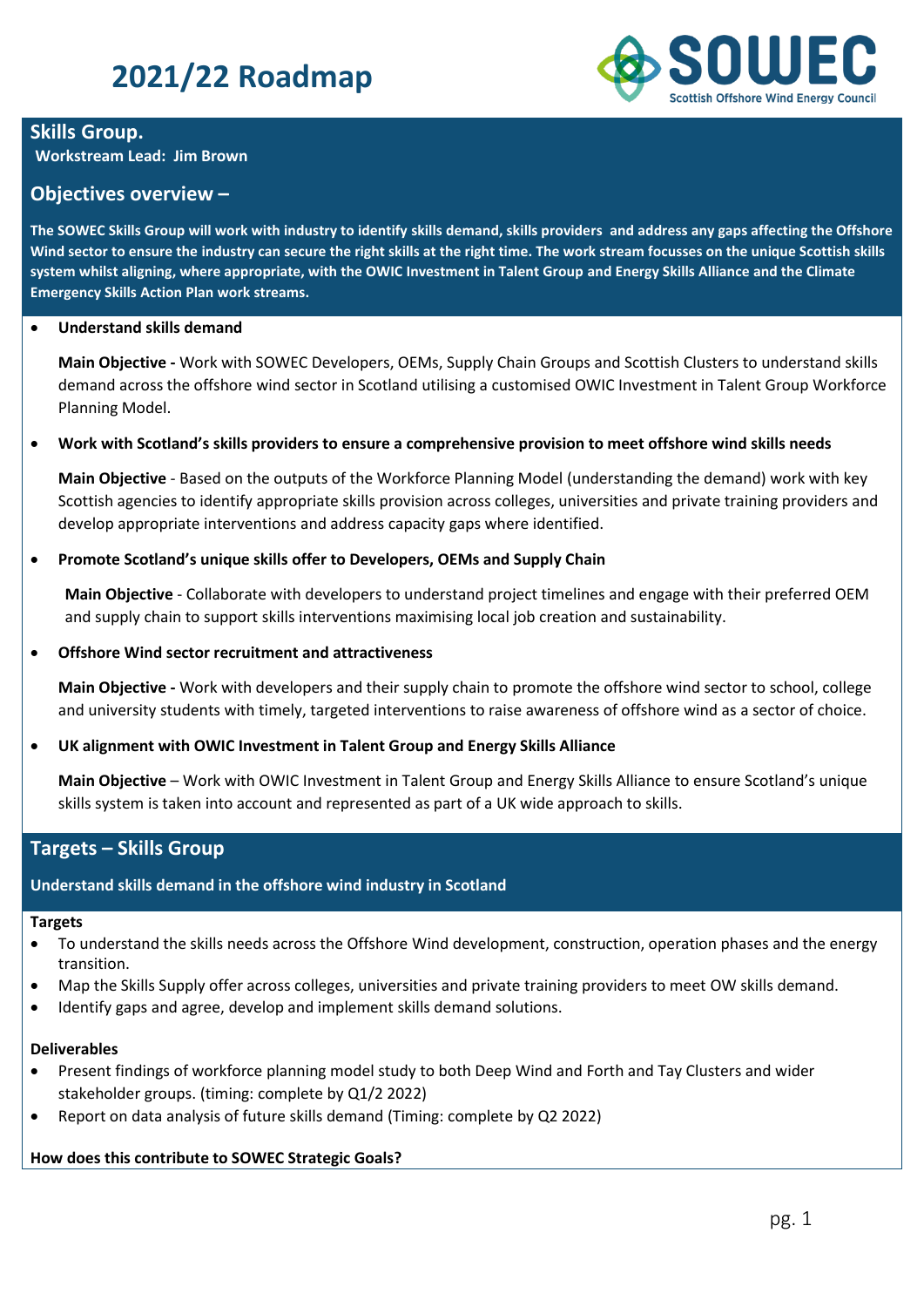# **2021/22 Roadmap**



This will contribute to SOWEC's strategic goals by supporting the understanding of the skills demand and developing a skills programme to enable an increase in number of offshore wind related jobs in Scotland to more than 6,000; an increase of 75% on 2019 figures.

**Work with Scotland's skills providers to ensure a comprehensive provision to meet offshore wind's skills needs** 

#### **Targets**

- Understand Scotland's Skills Supply across colleges, universities and private training providers.
- Map provision of skills supply and demand across Scotland.
- Identify gaps in the skills supply and agree, develop and implement priority solutions.

#### **Deliverables**

• Prepare a SOWEC Skills recommendation to investigate a Skills Development Programme Fund to support supply chain skills development and diversification – including Green Jobs Transition (Timing: Q2 2022)

#### **How does this contribute to SOWEC Strategic Goals?**

This will contribute to SOWEC's strategic goals by supporting the understanding of skills supply and proposing a skills programme to enable an increase in the number of offshore wind jobs in Scotland.

**Promote Scotland's unique skills offer to Developers, OEMs and supply chain**

#### **Targets**

- Work with SOWEC Developer, Supply Chain and Innovation Groups, Clusters, CES and Comms group to develop a mechanism to raise awareness of the skills support available throughout a wind farm project timeline.
- Host SOWEC events/webinars as appropriate at launch of bidding rounds and when contracts awarded to present a consistent skills offer.

## **Deliverables**

- Develop an engagement tool to allow industry to seamlessly engage in skills dialogue (Timing: Q1 2022))
- Recommend a SOWEC process where developers, OEMs and supply chain companies engage in skills dialogue at key stages of OW developments (Timing: March 2022)
- Establish a series of events/webinars to engage with Developers, OEMS and Supply Chain (Timing: one every quarter)
- Ensure that Scottish company achievements are promoted through, SOWEC Comms Plan, OWIC website, Best Practice Guide etc. Timing: ongoing)

#### **How does this contribute to SOWEC Strategic Goals?**

This will support the SOWEC strategic goals by supporting job creation.

## **Sector Recruitment and Attractiveness**

#### **Targets**

• Promote the Offshore Wind sector in Scotland to schools, colleges and universities students and influencers as a career of choice and more widely promote to those sectors where individuals can transition to OW.

#### **Deliverables**

- SOWEC participation with communications, supply chain and developer group input in the following planned activities;
- STEP into renewables
- **STEM activities**
- **MOD Conevant**
- Campaigns in schools, colleges and universities
- Launch Ambassador programme
- Career transition into offshore wind.